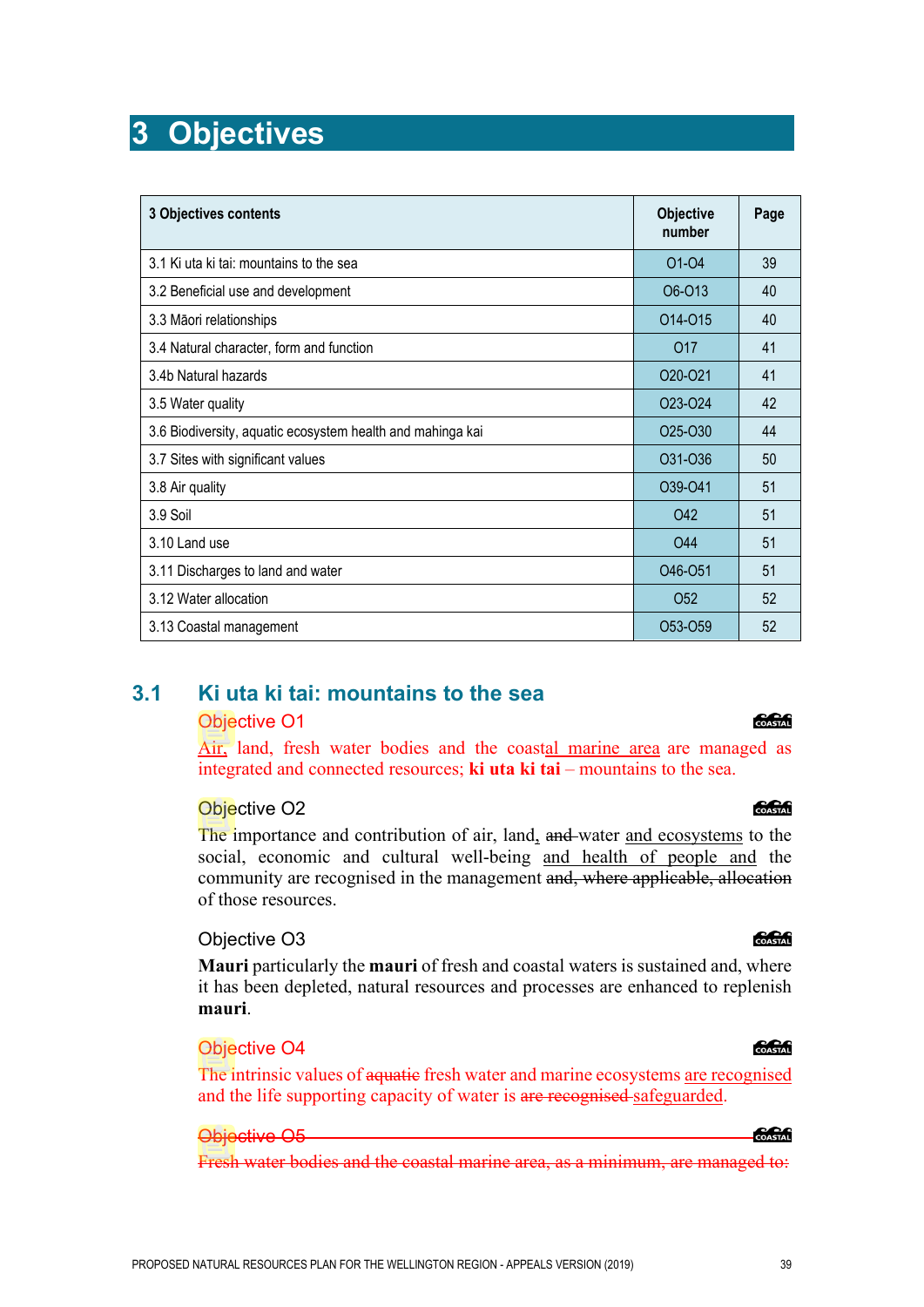(a) safeguard **aquatic ecosystem health** and **mahinga kai**, and

(b) provide for contact recreation and **Māori customary use**, and

(c) in the case of fresh water, provide for the **health needs of people**.

#### **3.2 Beneficial use and development**

#### Objective O6

Sufficient fresh water of a suitable quality is available, for:

- (a) the health needs of people, and
- (b) the reasonable needs of **livestock**.

#### Objective O8

The social, economic, cultural and environmental benefits of taking and using water are recognised, when managing water and provided for within the Plan's allocation framework.

#### Objective O9

The recreational values of the coastal marine area, rivers and lakes and their margins and **natural wetlands** are maintained and where appropriate for recreational purposes, is enhanced.

#### Objective O10

Public access to and along the coastal marine area and rivers and lakes is maintained and enhanced, other than in exceptional circumstances, in which case alternative access is provided where practicable.

#### Objective O11

Opportunities for **Māori customary use** of the coastal marine area, rivers and lakes and their margins and **natural wetlands** for cultural purposes are recognised, maintained and improved.

#### Objective O12

The social, economic, cultural and environmental benefits of **regionally significant infrastructure, renewable energy generation activities** and the utilisation of **mineral** resources are recognised.

#### Objective O12A

**Regionally significant infrastructure** and **renewable energy generation activities** that meets the needs of present and future generations are enabled in appropriate places and ways.

#### Objective O13

**Significant mineral resources** and the ongoing operation, maintenance and upgrade of **regionally significant infrastructure** and **renewable energy generation activities** in the coastal marine area and beds of rivers and lakes are protected from incompatible use and development occurring under, over, or adjacent to the infrastructure or activity.

#### **COASTAT**

#### COASTAL

# COASTAL

COASTAL

COASTAL

**CACAG**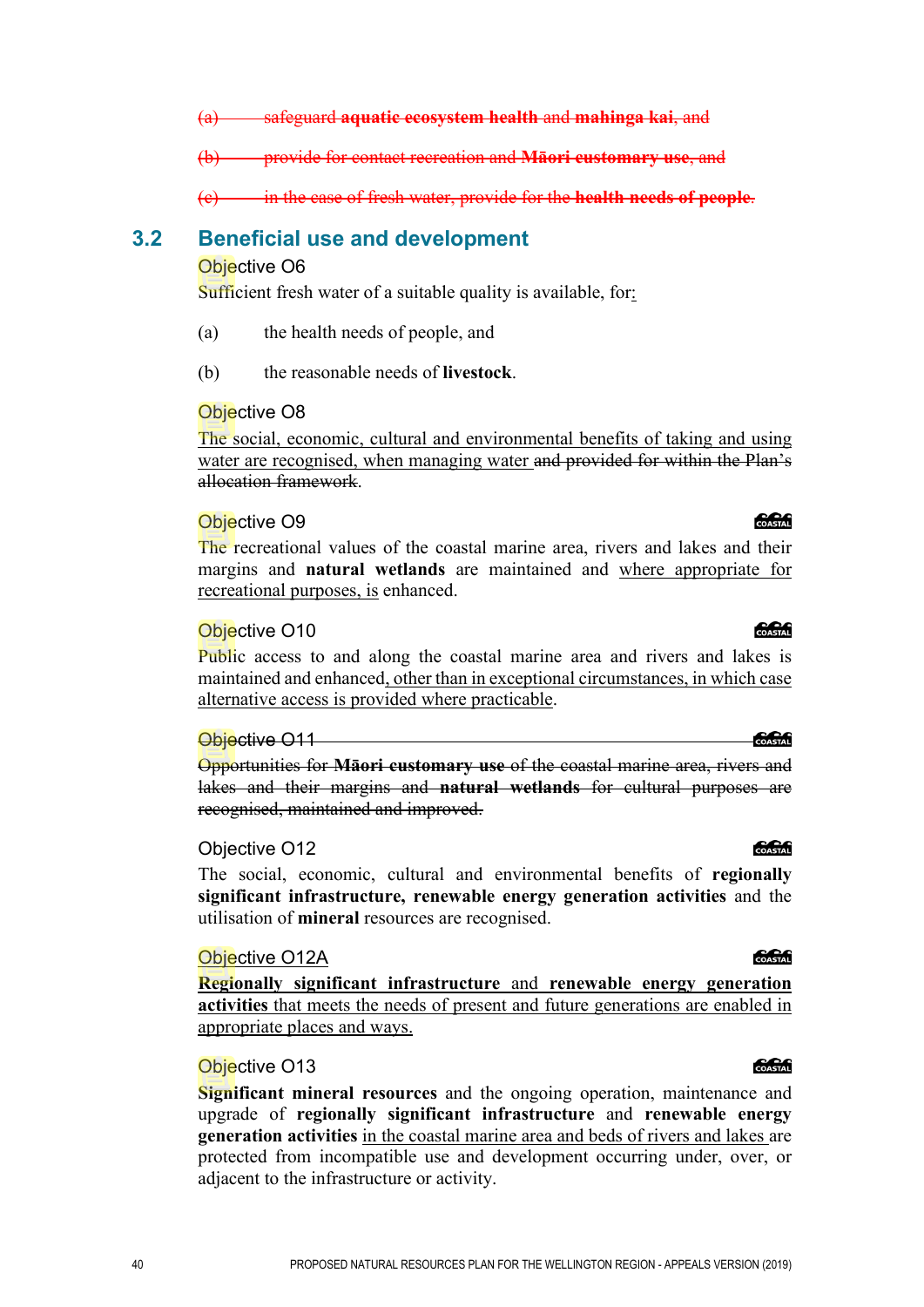### **3.3 Māori relationships**

#### Objective O14

The relationships of Māori and their culture and traditions with their ancestral lands, water, sites, waahi tapu, and other taonga are recognised and provided for, including:

- (a) maintaining and improving opportunities for **Māori customary use** of the coastal marine area, rivers, lakes and their margins and **natural wetlands**, and
- (b) maintaining and improving the availability of **mahinga kai** species, in terms of quantity, quality and diversity, to support Māori customary harvest, and
- (c) providing for the relationship of **mana whenua** with **Ngā Taonga Nui a Kiwa**, and including by maintaining or improving **Ngā Taonga Nui a Kiwa** so that the huanga identified in Schedule B are provided for, and
- (d) protecting sites with significant **mana whenua** values from use and development that will adversely affect their values and restoring those sites to a state where their characteristics and qualities sustain the identified values.

#### Objective O15

Kaitiakitanga is recognised and **mana whenua** actively participate in planning and decision-making in relation to the use, development and protection of natural and physical resources.

#### Objective O16

The relationship of **mana whenua** with **Ngā Taonga Nui a Kiwa** is recognised and provided for.

### **3.4 Natural character, form and function**

#### Objective O17

The **natural character** of the coastal marine area, **natural wetlands**, and rivers, lakes and their margins is preserved and protected from inappropriate use and development.

### **3.4b Natural hazards**

#### Objective O20

The **hazard risk** and **residual hazard risk**, from natural hazards and adverse effects of climate change, on people, the community, the environment and infrastructure are acceptable.

#### Objective O21

Inappropriate use and development in **high risk hazard areas** is avoided.

#### **Concept**

#### **COCO**

**COASTAL** 

#### COASTAL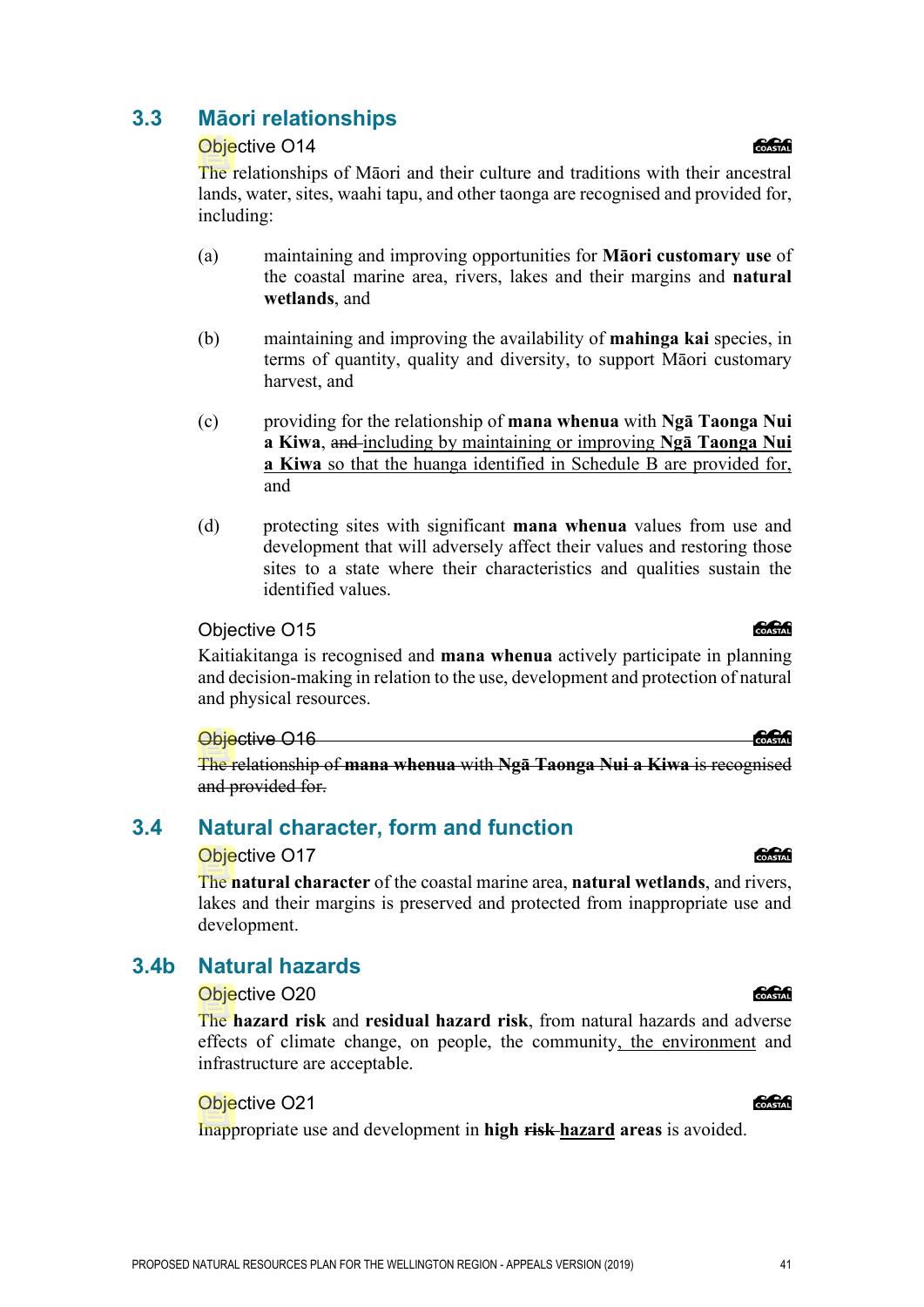### **3.5 Water quality**

#### Objective O23

The quality of groundwater, water in the region's rivers, lakes, natural wetlands **surface water bodies**, groundwater and the coastal marine area is maintained or improved.

#### Objective O24

Rivers, lakes, **natural wetlands** and coastal water are suitable for contact recreation and **Māori customary use**, including by:

- (a) maintaining water quality, or
- (b) improving water quality in:
	- (i) **significant contact recreation fresh water bodies** and sites with significant **mana whenua** values and **Ngā Taonga Nui a Kiwa** to meet, as a minimum, the primary contact recreation objectives in Table 3.1, and
	- (ii) coastal water and sites with significant **mana whenua** values and **Ngā Taonga Nui a Kiwa** to meet, as a minimum, the primary contact recreation objectives in Table 3.3, and
	- (iii) all other rivers and lakes and **natural wetlands** to meet, as a minimum, the secondary contact recreation objectives in Table 3.2.

#### COASTAL

#### **anan**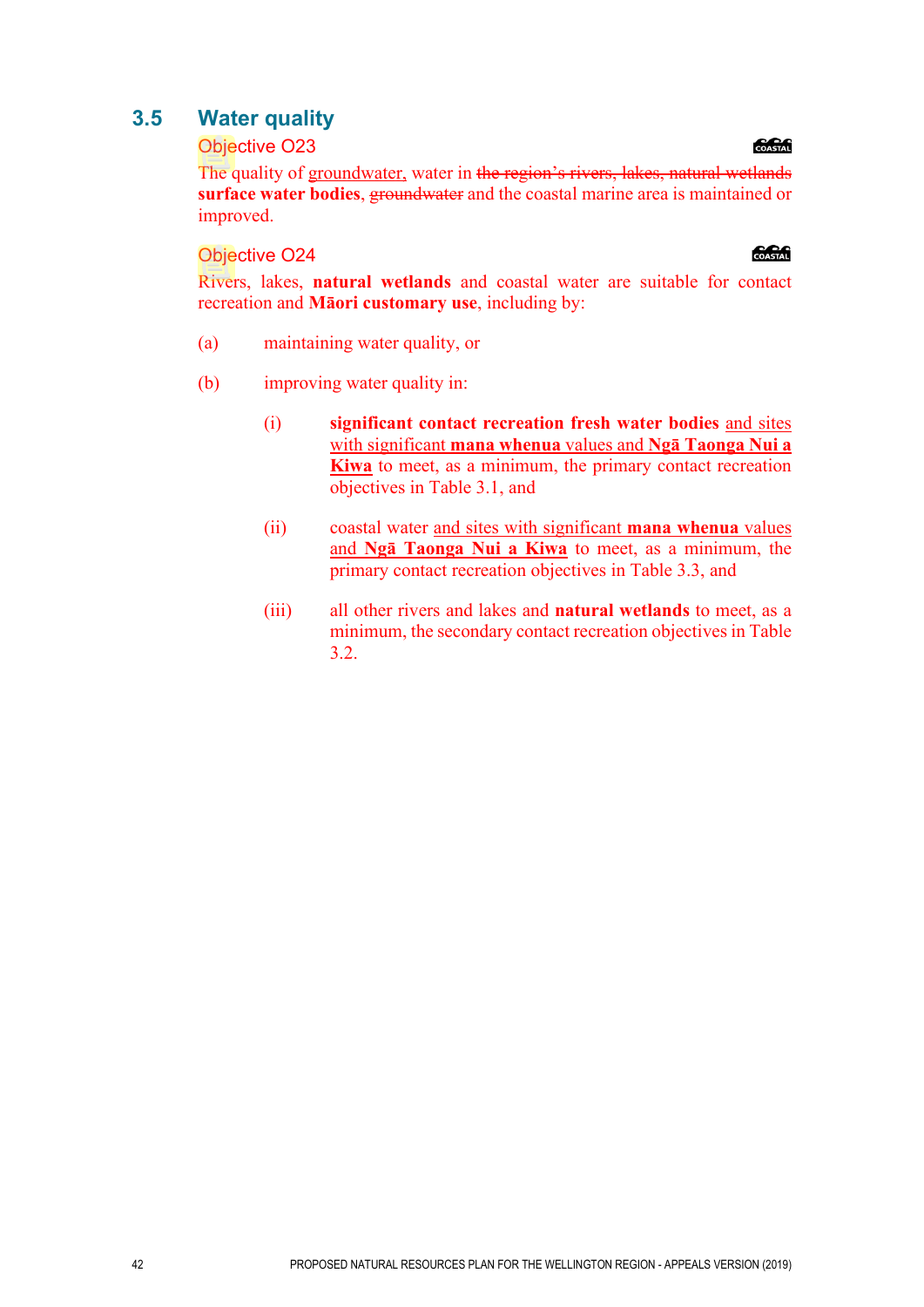<span id="page-4-2"></span><span id="page-4-1"></span><span id="page-4-0"></span>

| Contact recreation and Māori customary use objectives |  |  |
|-------------------------------------------------------|--|--|
|-------------------------------------------------------|--|--|

|                              | Table 3.1 Primary contact recreation and Māori customary use objectives in freshwater bodies <sup>1</sup> in significant contact recreation freshwater bodies |                                                                                                                                                                               |                                                |                                                                                                                       |                                                                                          |                      |                       |                                                                                                   |  |  |
|------------------------------|---------------------------------------------------------------------------------------------------------------------------------------------------------------|-------------------------------------------------------------------------------------------------------------------------------------------------------------------------------|------------------------------------------------|-----------------------------------------------------------------------------------------------------------------------|------------------------------------------------------------------------------------------|----------------------|-----------------------|---------------------------------------------------------------------------------------------------|--|--|
| <b>Water</b><br>body<br>type | E. coli                                                                                                                                                       | Cyanobacteria                                                                                                                                                                 |                                                | Māori customary                                                                                                       | <b>Toxicants and</b>                                                                     |                      |                       |                                                                                                   |  |  |
|                              | cfu/100mL<br>95 <sup>th</sup> percentile <sup>2</sup>                                                                                                         | Planktonic <sup>3</sup>                                                                                                                                                       | <b>Benthic</b>                                 | <b>use</b>                                                                                                            | <i>irritants</i>                                                                         | <b>Water clarity</b> | <b>Sediment cover</b> | <b>Heterotrophic growths</b>                                                                      |  |  |
| <b>Rivers</b>                | $\leq 540$<br>at all flows<br>below 3x median<br>flow, September<br>to April inclusive                                                                        |                                                                                                                                                                               | Low risk of<br>health effects<br>from exposure | Fresh water is safe<br>for primary contact                                                                            |                                                                                          | 1.6 <sub>m</sub>     | 25%                   |                                                                                                   |  |  |
| Lakes                        | $\leq 540$<br>September to<br>April inclusive                                                                                                                 | $< 1.8$ mm $3/L$<br>biovolume<br>equivalent of<br>potentially toxic<br>cyanobacteria<br>0 <sub>R</sub><br>$<$ 10mm <sup>3</sup> /L total<br>biovolume of all<br>cyanobacteria |                                                | and supports<br><b>Māori customary</b><br>use by the<br>achievement of<br>the huanga<br>identified by mana<br>whenua. | Concentrations of<br>toxicants or<br>irritants do not<br>pose a threat to<br>water users |                      |                       | No bacterial or fungal slime<br>growths visible to the naked<br>eye as plumose growths or<br>mats |  |  |

<sup>&</sup>lt;sup>1</sup> For guidance on the E.coli, cyanobacteria and toxicants and irritants objectives in Table 3.1 refer to Table 3.3 of the Technical guidance document: Aquatic ecosystem health and contact recreation outcomes in the Propo Resources Plan, Wellington Regional Council, 2015, GW/ESCI-T-15/45.

<sup>2</sup> Derived using the Hazen method from a minimum of 30 data points collected over three years

<sup>&</sup>lt;sup>3</sup> 80<sup>th</sup> percentile derived using the Hazen method from a minimum of three years data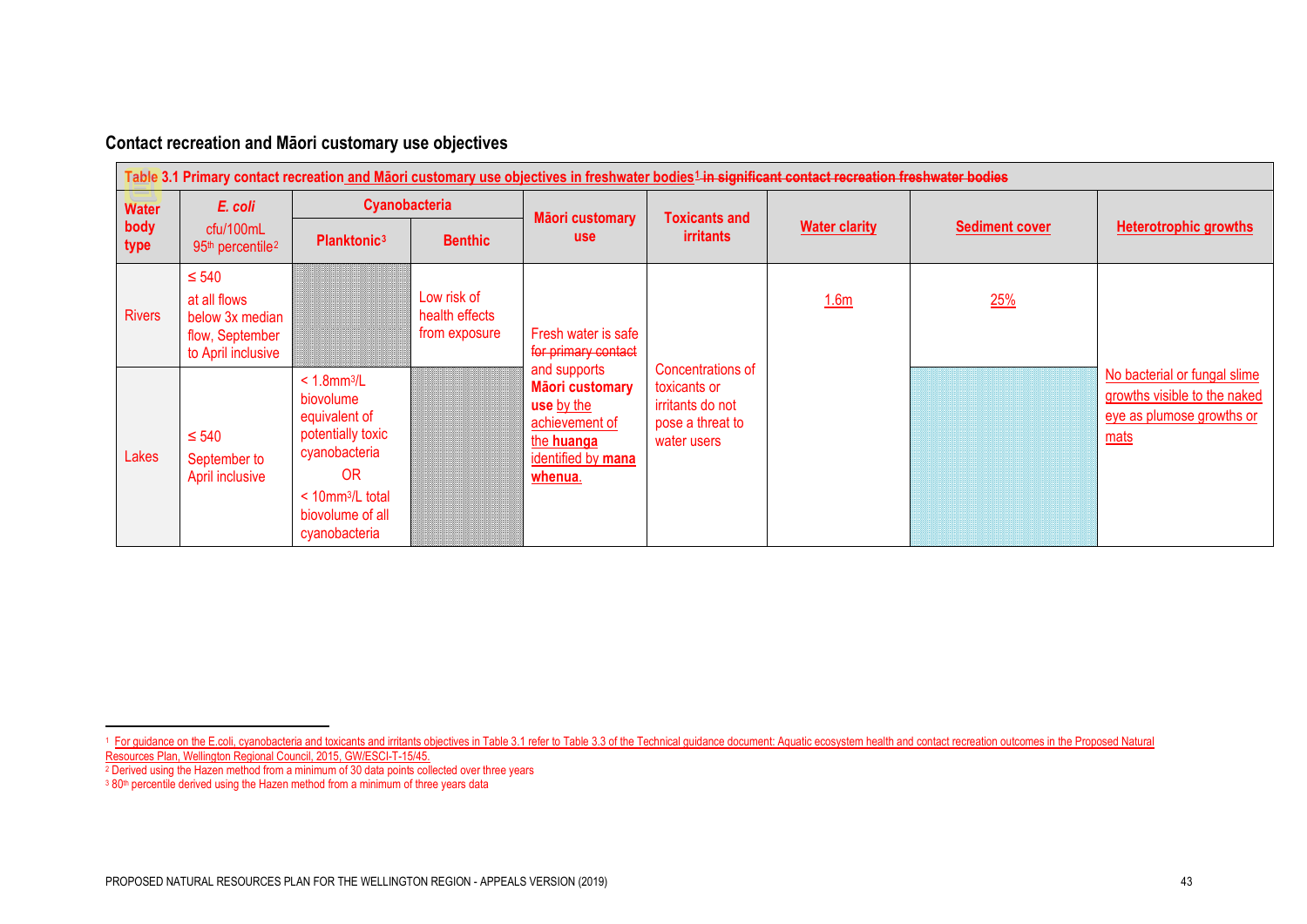| water-in freshwater bodies <sup>4</sup> |                                  |                                                                                                                                                                | Table 3.2 Secondary contact and Māori customary use recreation objectives with |                                                                                 |  |  |
|-----------------------------------------|----------------------------------|----------------------------------------------------------------------------------------------------------------------------------------------------------------|--------------------------------------------------------------------------------|---------------------------------------------------------------------------------|--|--|
|                                         | E. coli                          |                                                                                                                                                                | Cyanobacteria                                                                  |                                                                                 |  |  |
| <b>Water body type</b>                  | ctu/100mL<br>median <sup>5</sup> | Planktonic <sup>2</sup>                                                                                                                                        | <b>Benthic</b>                                                                 | Māori customary use                                                             |  |  |
| <b>Rivers</b>                           |                                  |                                                                                                                                                                | Low risk of health<br>effects from exposure                                    | Fresh water supports Maori                                                      |  |  |
| Lakes                                   | $\leq 1,000$                     | $<$ 1.8mm <sup>3</sup> /L biovolume<br>equivalent of<br>potentially toxic<br>cyanobacteria<br>0R<br>$< 10$ mm $3/L$ total<br>biovolume of all<br>cyanobacteria |                                                                                | customary use by the<br>achievement of the huanga<br>identified by mana whenua. |  |  |
| <b>Natural wetlands</b>                 | ≤ 1,000                          |                                                                                                                                                                |                                                                                |                                                                                 |  |  |

| Table 3.3 Contact recreation and Māori customary use objectives in coastal water <sup>6</sup> |                                                                                |                                                                                     |                                                                                          |  |  |  |  |
|-----------------------------------------------------------------------------------------------|--------------------------------------------------------------------------------|-------------------------------------------------------------------------------------|------------------------------------------------------------------------------------------|--|--|--|--|
| <b>Coastal water</b><br>type                                                                  | <b>Pathogens</b><br>Indicator bacteria/100mL<br>$95th$ percentile <sup>7</sup> | Māori customary use                                                                 | <b>Shellfish quality</b>                                                                 |  |  |  |  |
| Estuaries <sup>8</sup>                                                                        | $\leq$ 540 E. coli                                                             | Coastal water is safe for<br>primary contact and supports<br>Māori customary use by | Concentrations of contaminants,<br>including pathogens, are                              |  |  |  |  |
| Open coast and<br>harbours <sup>9</sup>                                                       | $\leq 500$ enterococci                                                         | the achievement of the<br>huanga identified by mana<br>whenua                       | sufficiently low for shellfish to be<br>safe to collect and consume where<br>appropriate |  |  |  |  |

#### **3.6 Biodiversity, aquatic ecosystem health and mahinga kai** Objective O25 COASTAL

Biodiversity**, aquatic ecosystem health** and **mahinga kai** in fresh water bodies and the coastal marine area are safeguarded such that:

<span id="page-5-2"></span><span id="page-5-1"></span><sup>6</sup> For guidance on the pathogens and shellfish quality objectives in Table 3.3 refer to Table 3.6 of the Technical guidance document: Aquatic ecosystem health and contact recreation outcomes in the Proposed Natural Resources Plan, Wellington Regional Council, 2015, GW/ESCI-T-15/45.

<span id="page-5-0"></span><sup>4</sup> For guidance on the E.coli, cyanobacteria and toxicants and irritants objectives in Table 3.2 refer to Table 3.3 of the Technical guidance document: Aquatic ecosystem health and contact recreation outcomes in the Proposed Natural Resources Plan, Wellington Regional Council, 2015, GW/ESCI-T-15/45.

 $5$  Based on a minimum of 12 data points collected over three years

<span id="page-5-3"></span> $7$  Derived using the Hazen method from a minimum of 30 data points collected over three years

<span id="page-5-4"></span><sup>8</sup> Excludes Te Awarua-o-Porirua Harbour and includes Lake Onoke. Estuaries, including river mouth estuaries, should be treated as an estuary when they are dominated by saline water, in which case Table 3.3 applies, and as rivers when they are dominated by fresh water, in which case Table 3.1 or 3.2 applies.

<span id="page-5-5"></span><sup>9</sup> Includes Wellington Harbour (Port Nicholson) and Te Awarua-o-Porirua Harbour. Excludes the Lambton Harbour Area within the Commercial Port Area delineated in Maps 32, 33 and 34.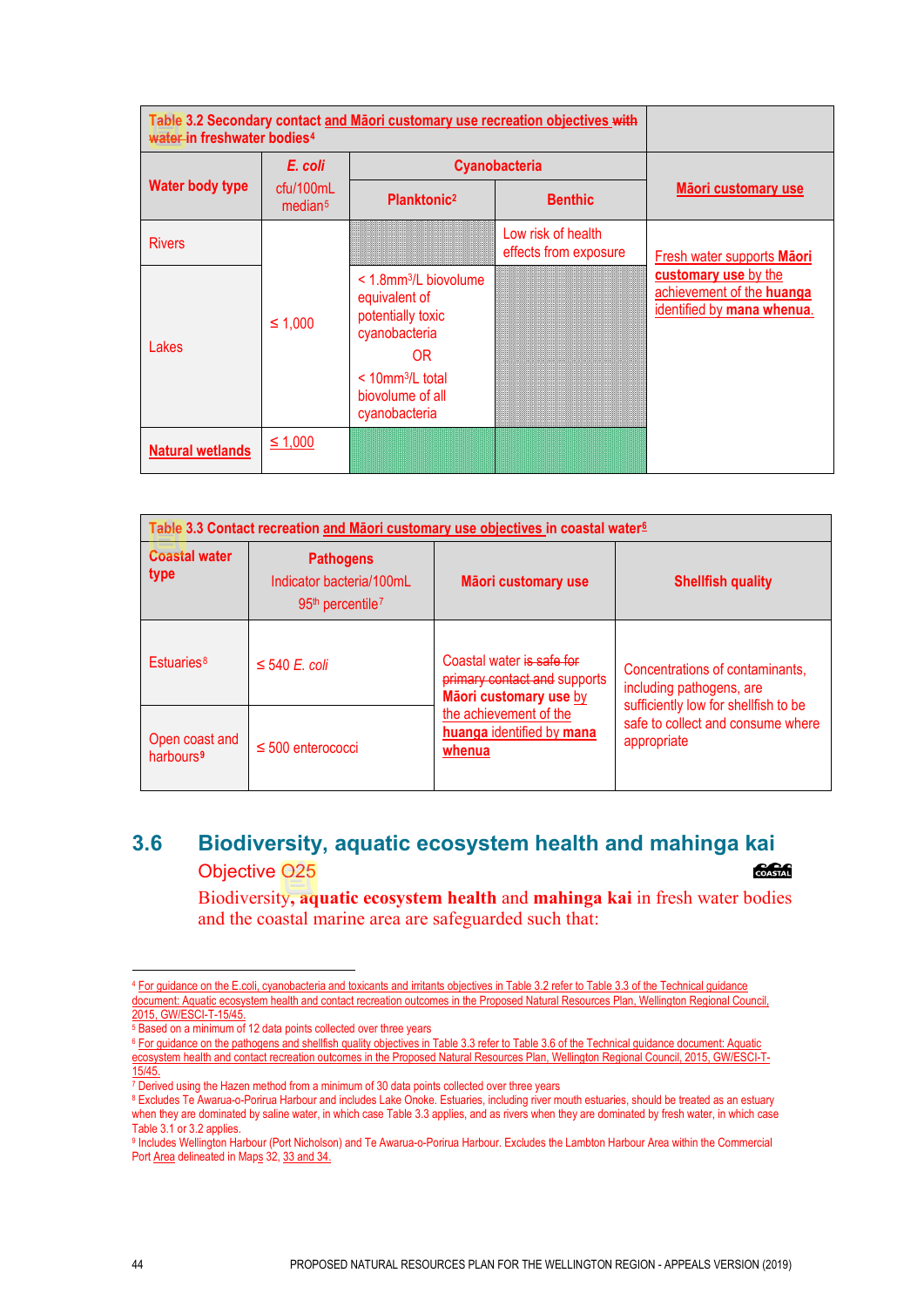- (a) water quality, flows, water levels and aquatic and coastal habitats are managed to maintain biodiversity, **aquatic ecosystem health** and **mahinga kai**, and
- (b) where an objective in Tables 3.4, 3.5, 3.6, 3.7 or 3.8 is not met, a fresh water body or coastal marine area is improved over time to meet that objective.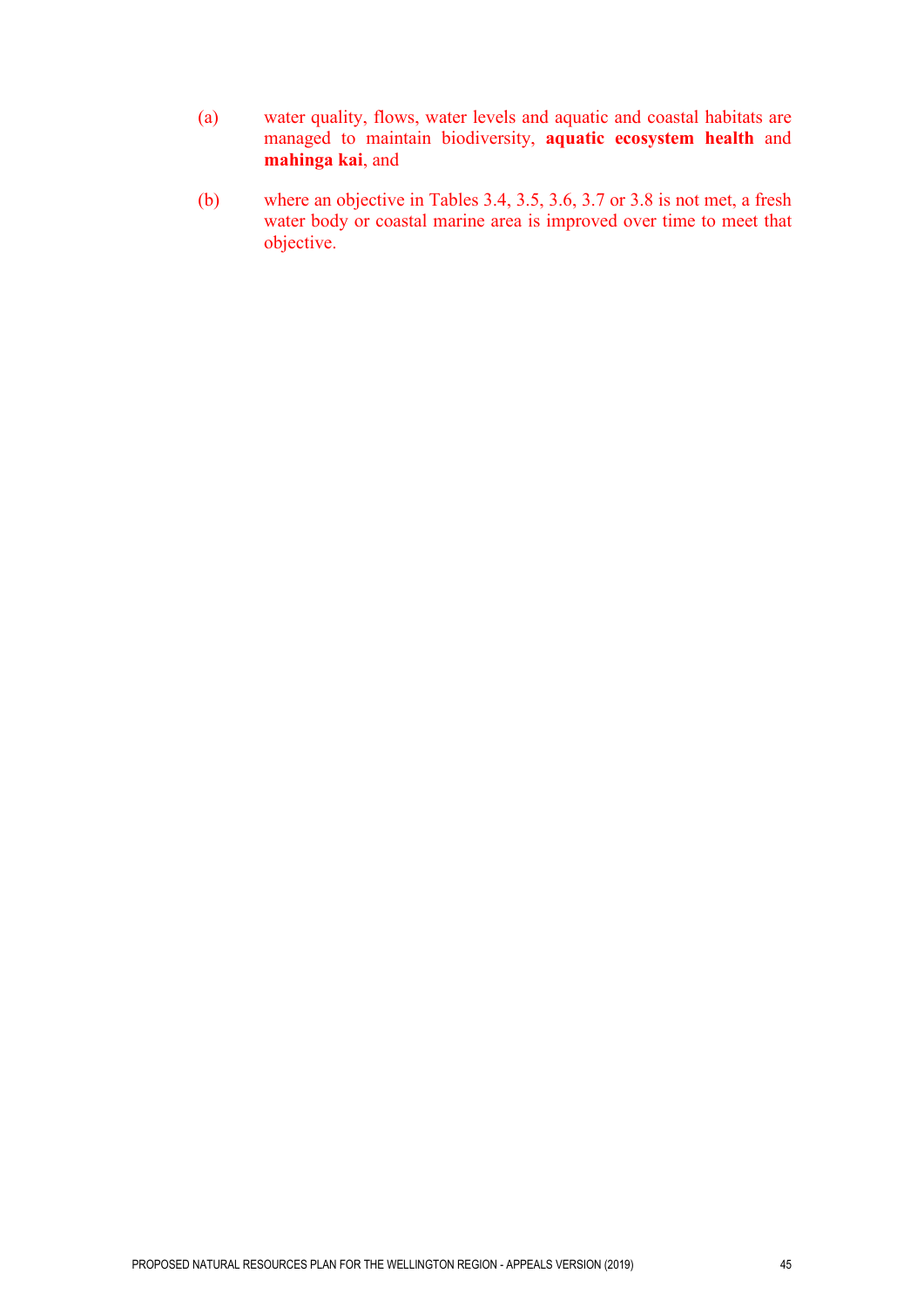#### **Aquatic ecosystem health and mahinga kai objectives**

<span id="page-7-7"></span><span id="page-7-6"></span><span id="page-7-5"></span><span id="page-7-4"></span><span id="page-7-3"></span><span id="page-7-2"></span><span id="page-7-1"></span><span id="page-7-0"></span>

**Mahinga kai** species, including **taonga species**, are present in quantities, size and of a quality that is appropriate for the area<sup>[17](#page-7-7)</sup>

|                           | Table 3.4 Rivers and streams <sup>10</sup>            |                                                                   |                                                                     |                                            |                                                                                     |                                            |                                                                  |                                            |                                                  |  |  |
|---------------------------|-------------------------------------------------------|-------------------------------------------------------------------|---------------------------------------------------------------------|--------------------------------------------|-------------------------------------------------------------------------------------|--------------------------------------------|------------------------------------------------------------------|--------------------------------------------|--------------------------------------------------|--|--|
| River class <sup>11</sup> |                                                       | <b>Macrophytes</b>                                                | Periphyton biomass <sup>12</sup><br>mg/m <sup>2</sup> chlorophyll a |                                            | <b>Periphyton cover</b><br>Only applies when there is no<br>periphyton biomass data |                                            | Invertebrates <sup>13</sup><br>Macroinvertebrate Community Index |                                            | <b>Fish</b>                                      |  |  |
|                           |                                                       |                                                                   | <b>All rivers</b>                                                   | <b>Significant</b><br>rivers <sup>14</sup> | <b>All rivers</b>                                                                   | <b>Significant</b><br>rivers <sup>15</sup> | <b>All rivers</b>                                                | <b>Significant</b><br>rivers <sup>16</sup> |                                                  |  |  |
|                           | <b>Steep, hard sedimentary</b>                        |                                                                   | $\leq 50$                                                           | $\leq 50$                                  | 540%                                                                                | 520%                                       | $\geq 120$                                                       | $\geq 130$                                 | Indigenous fish                                  |  |  |
| $\overline{2}$            | Mid-gradient, coastal and hard sedimentary            | Indigenous macrophyte                                             | $\leq 120$                                                          | $\leq 50$                                  | 520%                                                                                | <u>&lt;20%</u>                             | $\geq 105$                                                       | $\geq 130$                                 |                                                  |  |  |
| $\overline{3}$            | Mid-gradient, soft sedimentary                        | communities are resilient                                         | $\leq 120$ <sup>*</sup>                                             | $\leq 50^{\circ}$                          | 540%                                                                                | <u>&lt;20%</u>                             | $\geq 105$                                                       | $\geq 130$                                 | communities are resilient<br>and their structure |  |  |
| $\overline{\mathbf{4}}$   | Lowland, large, draining ranges                       | and their structure,<br>composition and diversity<br>are balanced | $\leq 120$                                                          | $\leq 50$                                  | 540%                                                                                | 520%                                       | $\geq 110$                                                       | $\geq 130$                                 | composition and diversity                        |  |  |
| $5\phantom{.0}$           | Lowland, large, draining plains and eastern Wairarapa |                                                                   | $\leq 120$ <sup>*</sup>                                             | $\leq 50^{\circ}$                          | $\frac{<40\%}{2}$                                                                   | <u>&lt;20%</u>                             | $\geq 100$                                                       | $\geq 120$                                 | are balanced                                     |  |  |
| $6\phantom{1}6$           | Lowland, small                                        |                                                                   | $\leq 120$ <sup>*</sup>                                             | $\leq 50^{\circ}$                          | 540%                                                                                | <u>&lt;20%</u>                             | $\geq 100$                                                       | $\geq 120$                                 |                                                  |  |  |

**Huanga** of **mahinga kai** as identified by **mana whenua** are achieved.

<sup>14</sup>, 11 Rivers or streams with high macroinvertebrate community health, identified in column 2 of Schedule F1 (rivers/lakes).

<sup>15</sup>Rivers or streams with high macroinvertebrate community health, identified in column 2 of Schedule F1 (rivers/lakes).

<sup>17</sup> Appropriate for the area refers to those species expected present based on natural distribution and habitat.

<sup>&</sup>lt;sup>10</sup> For guidance on the macrophytes, periphyton biomass, invertebrates and fish objectives in Table 3.4 refer to Table 2.4 of the Technical guidance document: Aquatic ecosystem health and contact recreation outcomes in th

<sup>&</sup>lt;sup>12</sup> The periphyton biomass objectives for River classes 3,5 and 6 marked with an asterisk (\*)shall not be exceeded by more than 17% of samples in 'productive' rivers and; for all other River classes, to be exceeded and by sampling. Rivers are categorised as productive according to types in the River Environment Classification (REC). Productive rivers are those that fall within the REC "Dry" Climate categories (i.e. Warm-Dry (WD) and Cool-Dr due to their catchment geology (i.e. Soft-Sedimentary (SS), Volcanic Acidic (VA) and Volcanic Basic (VB)). Therefore, productive rivers are those that belong to the following REC defined types: WD/SS, WD/VB, WD/VA, CD/SS, <sup>13</sup> Rolling median based on a minimum of three years of annual samples collected during summer or autumn.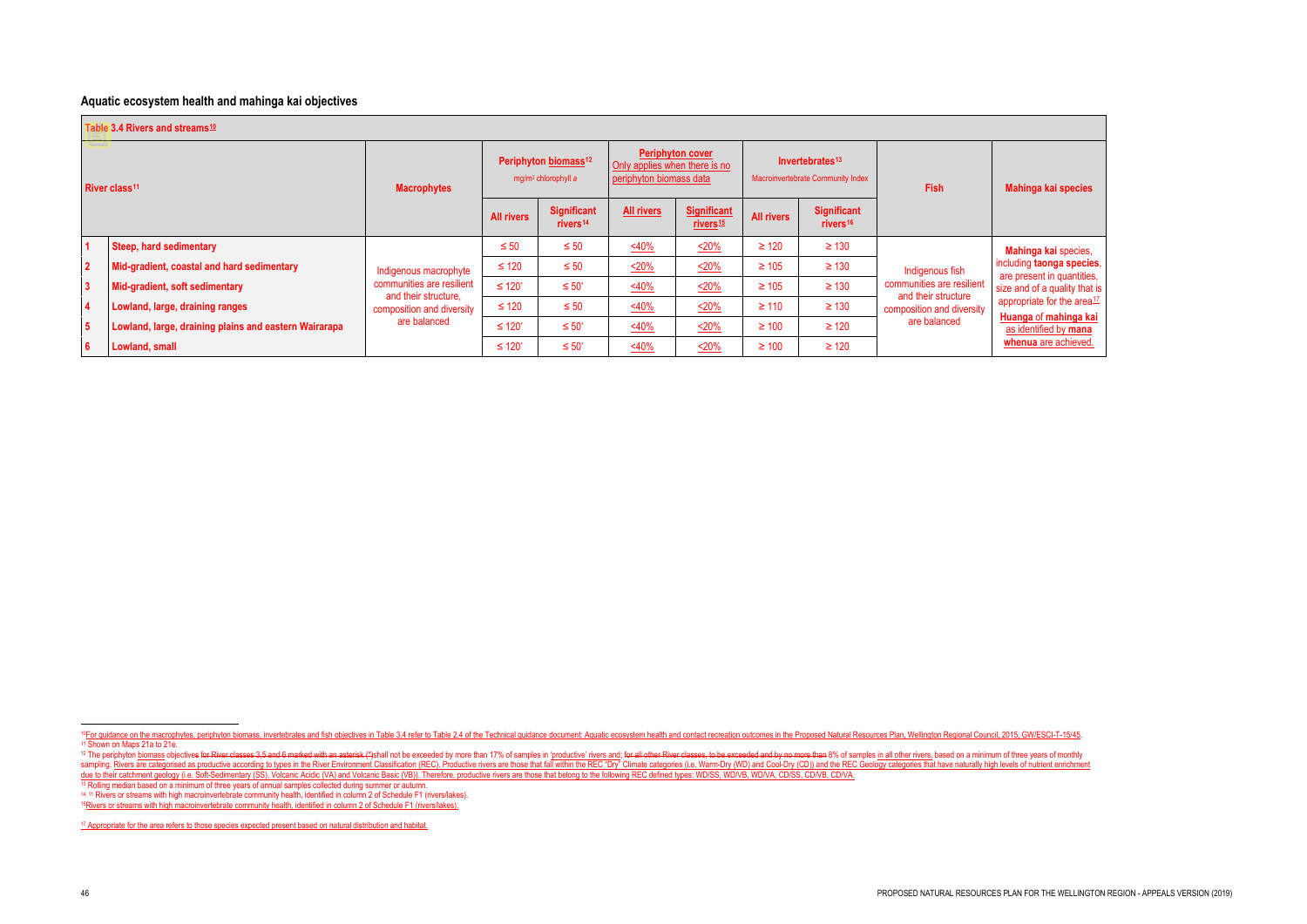<span id="page-8-3"></span><span id="page-8-2"></span><span id="page-8-1"></span><span id="page-8-0"></span>

| Table 3.5 Lakes <sup>18</sup> |                                                                                                                                                                                                              |                                                                                                 |                                                                                                                |                                                                                                                                                                                                                                      |                                                                                                                                       |  |  |  |
|-------------------------------|--------------------------------------------------------------------------------------------------------------------------------------------------------------------------------------------------------------|-------------------------------------------------------------------------------------------------|----------------------------------------------------------------------------------------------------------------|--------------------------------------------------------------------------------------------------------------------------------------------------------------------------------------------------------------------------------------|---------------------------------------------------------------------------------------------------------------------------------------|--|--|--|
| Lake type                     | <b>Macrophytes</b>                                                                                                                                                                                           | Phytoplankton                                                                                   | <b>Fish</b>                                                                                                    | Mahinga kai species                                                                                                                                                                                                                  | <b>Nutrients</b>                                                                                                                      |  |  |  |
| All lakes <sup>49</sup>       | Submerged and emergent<br>macrophyte communities are<br>resilient and occupy at least<br>one third of the lake bed that<br>is naturally available for<br>macrophytes, and are<br>dominated by native species | Phytoplankton communities<br>are balanced and there is a<br>low frequency of nuisance<br>blooms | Indigenous fish communities<br>are resilient and their<br>structure, composition and<br>diversity are balanced | Mahinga kai species,<br>including taonga species,<br>are present in quantities, size<br>and of a quality that is<br>appropriate for the area <sup>20</sup><br>Huanga of mahinga kai as<br>identified by mana whenua<br>are achieved. | Total nitrogen and<br>phosphorus concentrations<br>do not cause an imbalance in<br>aquatic plant, invertebrate or<br>fish communities |  |  |  |

| Table 3.6 Groundwater <sup>21</sup>                  |                                                                                                                                                                                                |                                                  |                                                                 |  |  |  |  |  |
|------------------------------------------------------|------------------------------------------------------------------------------------------------------------------------------------------------------------------------------------------------|--------------------------------------------------|-----------------------------------------------------------------|--|--|--|--|--|
| <b>Groundwater type</b><br><b>Nitrate</b>            |                                                                                                                                                                                                | <b>Quantity</b>                                  | <b>Saltwater intrusion</b>                                      |  |  |  |  |  |
| <b>Directly connected to</b><br>surface water        | Nitrate concentrations do not cause unacceptable<br>effects on groundwater-dependent ecosystems or<br>on aquatic plants, invertebrate or fish communities<br>in connected surface water bodies | The quantity of water is maintained to safeguard | The boundary between salt and fresh groundwater                 |  |  |  |  |  |
| <b>Not directly</b><br>connected to surface<br>water | Nitrate concentrations do not cause unacceptable<br>effects on stygofauna communities or other<br>groundwater ecosystems                                                                       | healthy groundwater-dependent ecosystems         | does not migrate between fresh water and salt<br>water aquifers |  |  |  |  |  |

<sup>&</sup>lt;sup>18</sup> For guidance on the macrophytes, phytoplankton, fish and nutrients objectives in Table 3.5 refer to Table 2.7 of the Technical guidance document: Aquatic ecosystem health and contact recreation outcomes in the Propose Resources Plan, Wellington Regional Council, 2015, GW/ESCI-T-15/45.<br>Resources Plan, Wellington Regional Council, 2015, GW/ESCI-T-15/45.<br><sup>49</sup> Except for intermittently closed and open lakes or lagoons (ICOLLs), such as Lake

Table 3.8 applies.

<sup>&</sup>lt;sup>20</sup> Appropriate for the area refers to those species expected present based on natural distribution and habitat.

<sup>&</sup>lt;sup>21</sup> For guidance on the nitrate, quantity and saltwater intrusion objectives in Table 3.6 refer to Table 2.10 of the Technical guidance document: Aquatic ecosystem health and contact recreation outcomes in the Proposed Na Plan, Wellington Regional Council, 2015, GW/ESCI-T-15/45.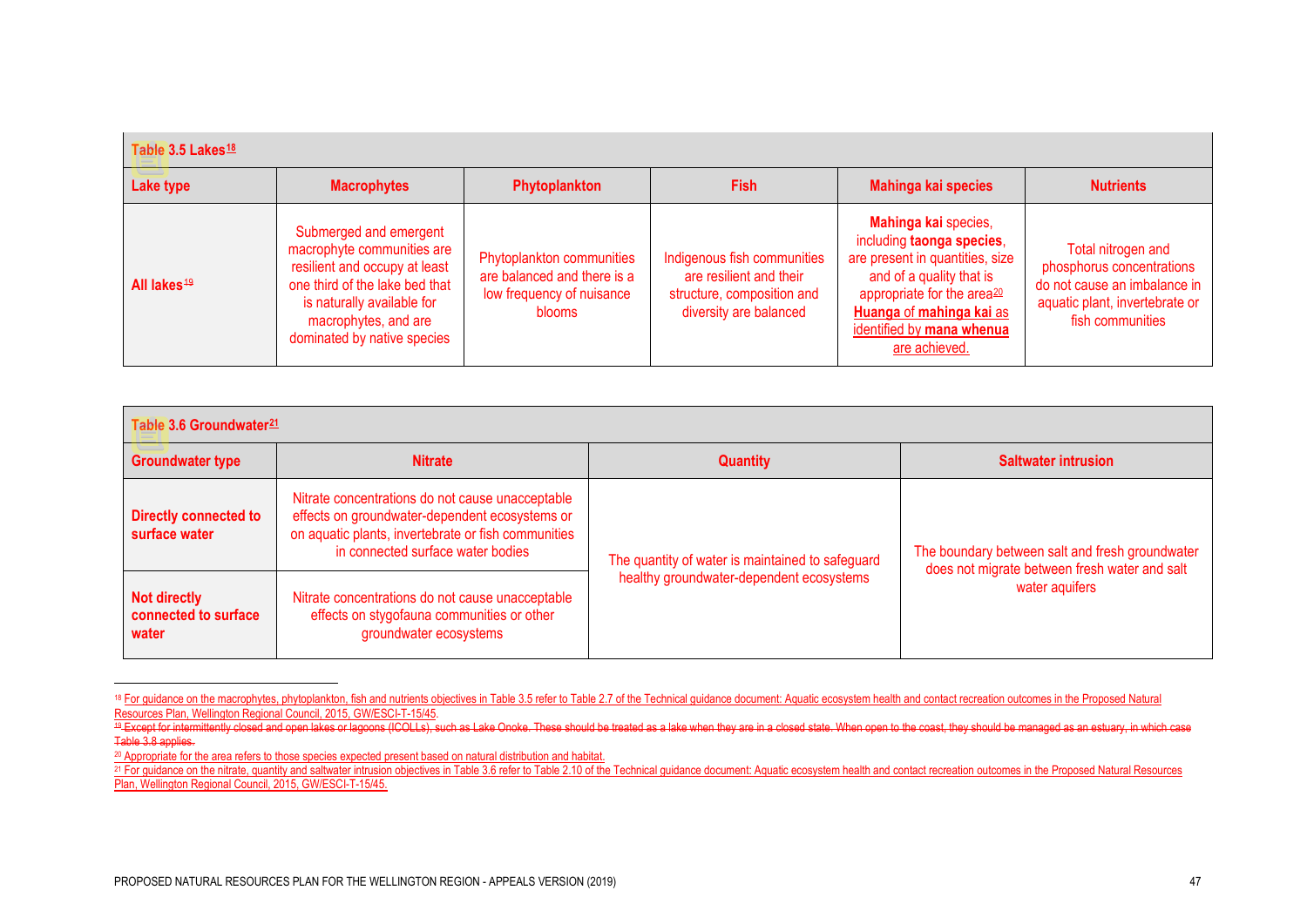<span id="page-9-3"></span><span id="page-9-2"></span><span id="page-9-1"></span><span id="page-9-0"></span>

| Table 3.6 Groundwater <sup>21</sup>      |                                                                                                                      |                                                                                                                                |                                                                        |                                                          |                                    |                            |                                               |  |  |
|------------------------------------------|----------------------------------------------------------------------------------------------------------------------|--------------------------------------------------------------------------------------------------------------------------------|------------------------------------------------------------------------|----------------------------------------------------------|------------------------------------|----------------------------|-----------------------------------------------|--|--|
| <b>Groundwater type</b>                  | <b>Nitrate</b>                                                                                                       |                                                                                                                                |                                                                        | <b>Quantity</b>                                          |                                    | <b>Saltwater intrusion</b> |                                               |  |  |
| Table 3.7 Natural wetlands <sup>22</sup> |                                                                                                                      |                                                                                                                                |                                                                        |                                                          |                                    |                            |                                               |  |  |
| <b>Wetland type</b>                      | <b>Plants Flora</b>                                                                                                  | <b>Fish-Fauna</b>                                                                                                              |                                                                        | Mahinga kai species                                      | <b>Nutrient status</b>             |                            | <b>Hydrology</b>                              |  |  |
| <b>Bog</b>                               |                                                                                                                      | Indigenous fish faunal                                                                                                         |                                                                        | Mahinga kai species,                                     |                                    | Low or very low            |                                               |  |  |
| Fen                                      | Indigenous plant communities<br>are appropriate <sup>23</sup> to wetland                                             | communities (including those<br>of birds, fish, lizards and<br>invertebrates) are<br>appropriate <sup>16</sup> to wetland type |                                                                        | including taonga species,<br>are present in, or are      |                                    | Low to moderate            |                                               |  |  |
| <b>Seepage</b>                           | type, are resilient and their<br>structure, composition and                                                          |                                                                                                                                |                                                                        | migrating through, the<br>wetland and are in quantities, |                                    | Low to high                | Water table depth and<br>hydrologic regime is |  |  |
| Saltmarsh <sup>25</sup>                  | are resilient and their<br>diversity are balanced within<br>structure composition and<br>an acceptable range of that | size and of a quality that is<br>appropriate to the area <sup>24</sup>                                                         |                                                                        | Moderate to high                                         | appropriate to the wetland<br>type |                            |                                               |  |  |
| <b>Swamp</b>                             | expected under natural<br>conditions                                                                                 | diversity are balanced within<br>an acceptable range of that                                                                   | Huanga of mahinga kai as<br>identified by mana whenua<br>are achieved. |                                                          |                                    | Moderate to high           |                                               |  |  |
| <b>Marsh</b>                             |                                                                                                                      | expected under natural<br>conditions                                                                                           |                                                                        |                                                          | Moderate to high                   |                            |                                               |  |  |

- <sup>23</sup> Appropriate refers to communities naturally found in the different wetland types, and indigenous species that are native to the area (i.e. species expected present based on natural distribution and habitat
- <sup>24</sup> Appropriate for the area refers to those species expected present based on natural distribution and habitat
- $25$  Refers to terrestrial component of saltmarshes, coastal saltmarsh is provided for by Table 3.8

<sup>&</sup>lt;sup>22</sup> For guidance on the flora, fauna, nutrient status and hydrology objectives in Table 3.7 refer to Table 2.13 of the Technical guidance document: Aquatic ecosystem health and contact recreation outcomes in the Proposed Plan, Wellington Regional Council, 2015, GW/ESCI-T-15/45.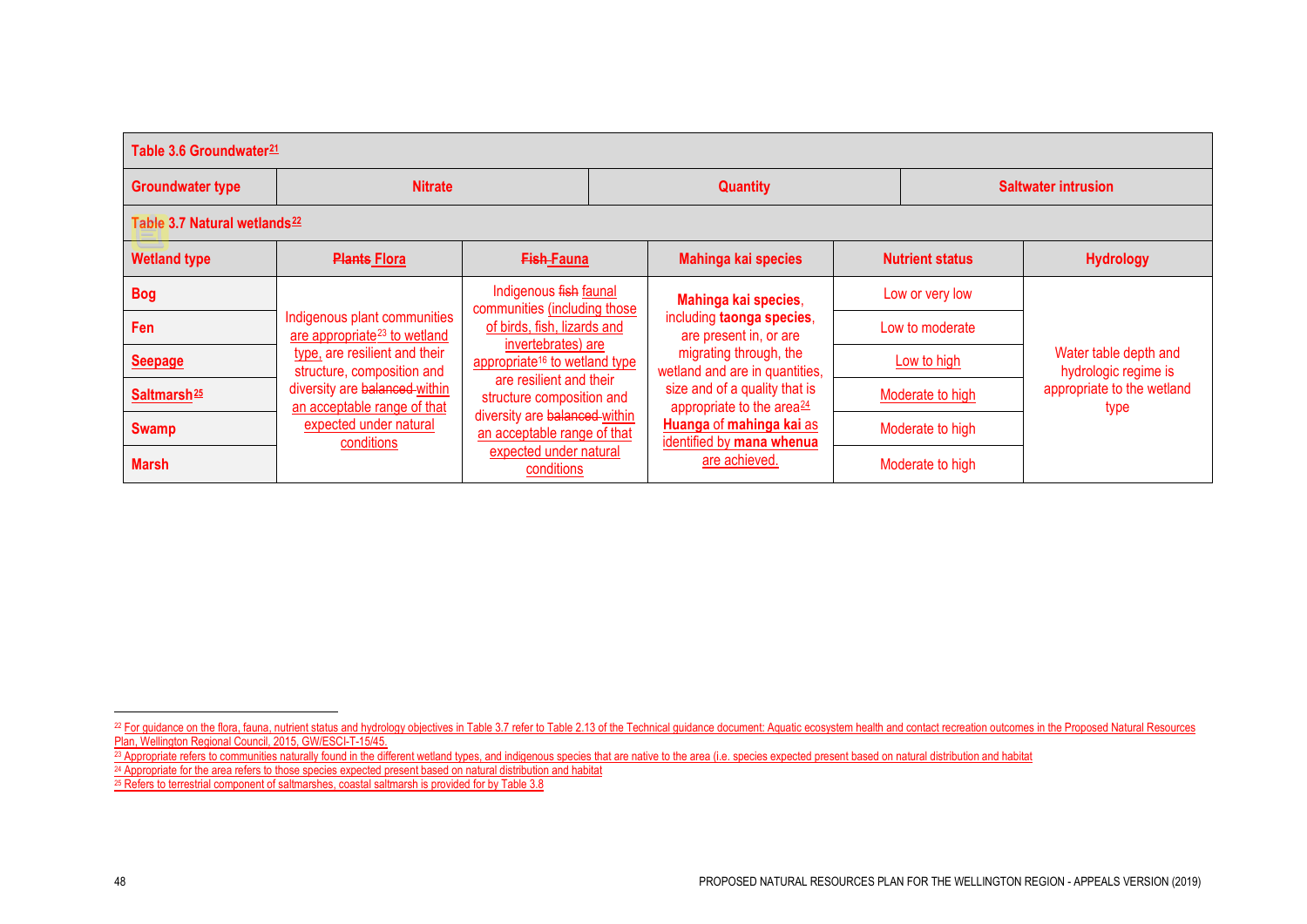<span id="page-10-2"></span><span id="page-10-1"></span><span id="page-10-0"></span>

| Table 3.8 Coastal waters <sup>26</sup>         |                                                                                  |                                                                                                                                                                                           |                                                                                                                   |                                                                                                                                                                                                                        |                                                                                                                      |                                                                                                            |                                                                                                                               |  |  |
|------------------------------------------------|----------------------------------------------------------------------------------|-------------------------------------------------------------------------------------------------------------------------------------------------------------------------------------------|-------------------------------------------------------------------------------------------------------------------|------------------------------------------------------------------------------------------------------------------------------------------------------------------------------------------------------------------------|----------------------------------------------------------------------------------------------------------------------|------------------------------------------------------------------------------------------------------------|-------------------------------------------------------------------------------------------------------------------------------|--|--|
| <b>Coastal water type</b>                      | <b>Macroalgae</b>                                                                | <b>Seagrass and</b><br>saltmarsh                                                                                                                                                          | <b>Invertebrates</b>                                                                                              | Mahinga kai species                                                                                                                                                                                                    | <b>Fish</b>                                                                                                          | <b>Sedimentation rate</b>                                                                                  | <b>Mud content</b>                                                                                                            |  |  |
| <b>Open coast</b>                              |                                                                                  | NA                                                                                                                                                                                        |                                                                                                                   | Mahinga kai species,                                                                                                                                                                                                   | <b>NA</b>                                                                                                            | NA                                                                                                         |                                                                                                                               |  |  |
| <b>Estuaries and</b><br>harbours <sup>28</sup> | The algae community<br>is balanced with a low<br>frequency of<br>nuisance blooms | Seagrass, saltmarsh<br>and brackish water<br>submerged<br>macrophytes are<br>resilient and diverse<br>and their cover is<br>sufficient to support<br>invertebrate and fish<br>communities | Invertebrate<br>communities are<br>resilient and their<br>structure,<br>composition and<br>diversity are balanced | including taonga<br>species, are present<br>in quantities, sizes<br>and of a quality that is<br>appropriate for the<br>area <sup>27</sup> Huanga of<br>mahinga kai as<br>identified by mana<br>whenua are<br>achieved. | Indigenous fish<br>communities are<br>resilient and their<br>structure,<br>composition and<br>diversity are balanced | The sedimentation<br>rate is within an<br>acceptable range of<br>that expected under<br>natural conditions | The mud content and<br>areal extent of soft<br>mud habitats is within<br>a range of that found<br>under natural<br>conditions |  |  |

<sup>27</sup> Appropriate for the area refers to those species expected present based on natural distribution and habitat

<sup>&</sup>lt;sup>26</sup> For guidance on the flora, fauna, nutrient status and hydrology objectives in Table 3.8 refer to Table 2.16 of the Technical guidance document: Aquatic ecosystem health and contact recreation outcomes in the Proposed Plan, Wellington Regional Council, 2015, GW/ESCI-T-15/45.

<sup>&</sup>lt;sup>28</sup> Intermittently closed and open lakes or lagoons (ICOLLs), such as Lake Onoke, should be treated as an estuary when they are in an open state. When closed to the coast, they should be managed as a lake, in which case T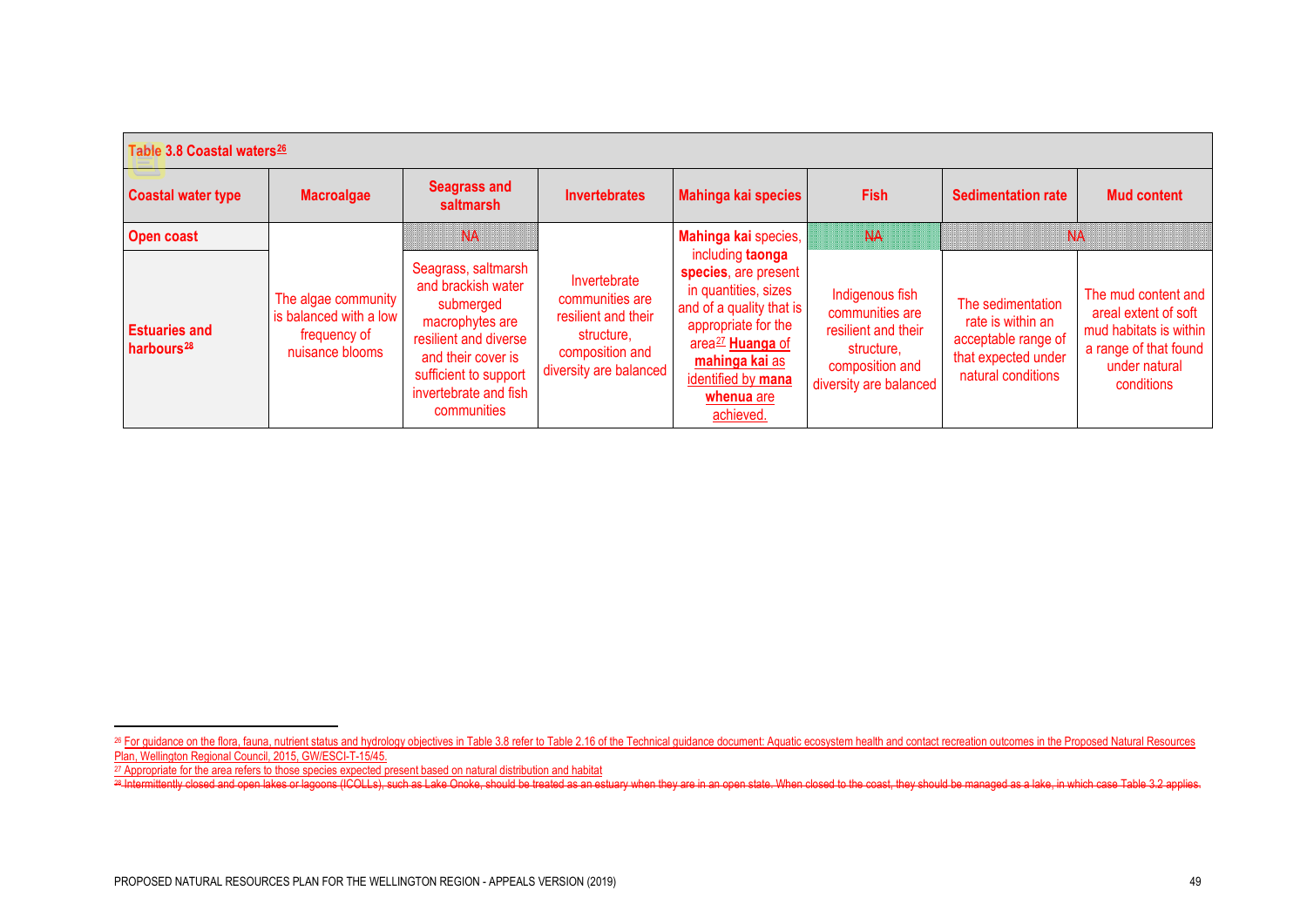The ecological, recreational, **mana whenua**, and amenity values of estuaries are protected, including their sensitivity as **low energy receiving environments** are is recognised, and their health and function is restored over time to a healthy functioning state as defined by Table 3.8 Coastal waters.

#### Objective O27

Vegetated riparian margins are established, and maintained. or restored to enhance water quality, **aquatic ecosystem health**, **mahinga kai** and indigenous biodiversity of rivers, lakes, **natural wetlands** and the coastal marine area.

#### Objective O28

The extent and significant values of **natural wetlands** is maintained or increased, their values are protected, and their condition is restored. Where the significant values relate to biodiversity, **aquatic ecosystem health** and **mahinga kai**, **restoration** is to a healthy functioning state as defined by Table 3.7.

#### Objective O29

The passage of fish and kōura is maintained, <u>or is improved</u>, by instream structures, except where it is desirable to prevent the passage of some fish species in order to protect desired fish species, their life stages or their habitats.

#### Objective O30

The habitat of trout identified in Schedule I (trout habitat) is maintained or improved.

### **3.7 Sites with significant values**

#### Objective O31

Outstanding water bodies identified in Schedule A (outstanding water bodies) and their significant values are protected and restored. Where the significant values relate to biodiversity, **aquatic ecosystem health** and **mahinga kai**, **restoration** is to a healthy functioning state including as defined by Tables 3.4, 3.5, 3.6, 3.7 and 3.8.

#### Objective O32

Outstanding natural features and landscapes and their values are protected from inappropriate use and development.

#### Objective O34

Significant historic heritage and its values are protected from inappropriate modification, use and development.

#### Objective O35

Ecosystems and habitats with significant indigenous biodiversity values are protected from the adverse effects of use and development, and where appropriate restored to a healthy functioning state including as defined by Tables 3.4, 3.5, 3.6, 3.7 and 3.8.

#### COASTAL

### COASTAL

#### COASTAL

**Concrete** 

#### COASTAL

**Concrete** 

### COASTAL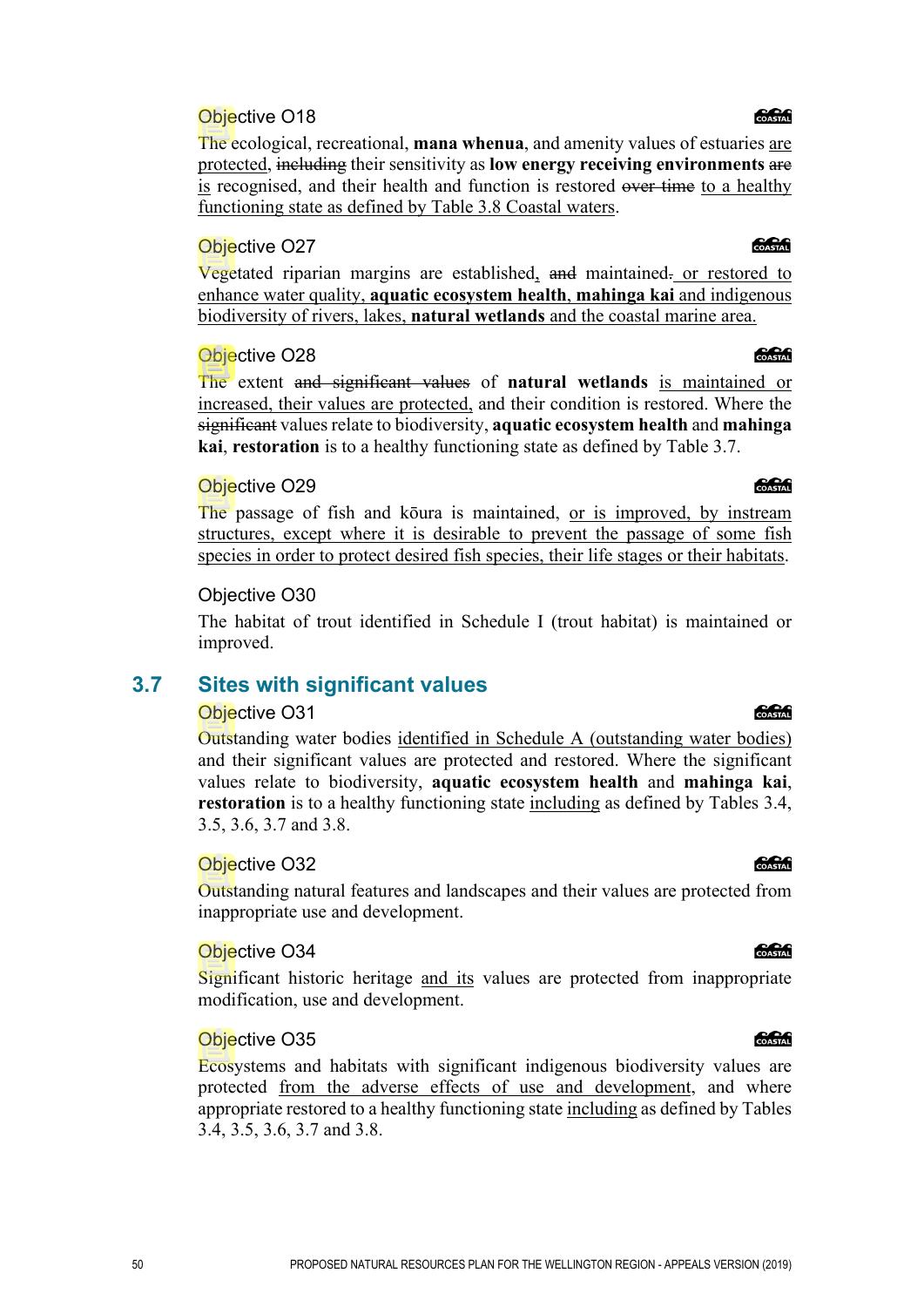Significant geological features in the coastal marine area are protected from inappropriate use and development.

#### **3.8 Air quality**

#### Objective O39

**Ambient air** quality is maintained or improved to the acceptable category or better in Schedule L1 (**ambient air**).

#### Objective O40

Human health, **property**, and the environment are protected from the adverse effects of **point source discharges** of air pollutants.

#### Objective O41

The adverse effects of odour, smoke and dust on amenity values and people's well-being are **minimised**.

#### **3.9 Soil**

#### Objective O42

Soils are healthy, and productive, retain a range of uses, and accelerated soil erosion is reduced.

#### **3.10 Land use**

Objective O44

The adverse effects on soil and water from land use activities are minimised.

#### Objective O45

The adverse effects of **livestock** access on **surface water bodies** are reduced.

#### **3.11 Discharges to land and water**

#### Objective O46

The runoff or leaching of contaminants to water from discharges to land is **minimised**.

#### Objective O47

The amount of sediment-laden runoff entering water is **minimised**.

#### Objective O48

The adverse quality and quantity effects of **stormwater** discharges from **stormwater networks** and urban land uses are improved reduced over time.

#### Objective O49

Discharges of **wastewater** to land are promoted over discharges to fresh water and coastal water.

#### Objective O50

Discharges of **wastewater** to fresh water are progressively reduced.

#### **COASTAL**

COASTAL

#### COASTAL

க்கி

### COASTAL

#### **COASTAIL**

# COASTAL

#### PROPOSED NATURAL RESOURCES PLAN FOR THE WELLINGTON REGION - APPEALS VERSION (2019) 51

### COASTAL

*Colection* 

**Concrete**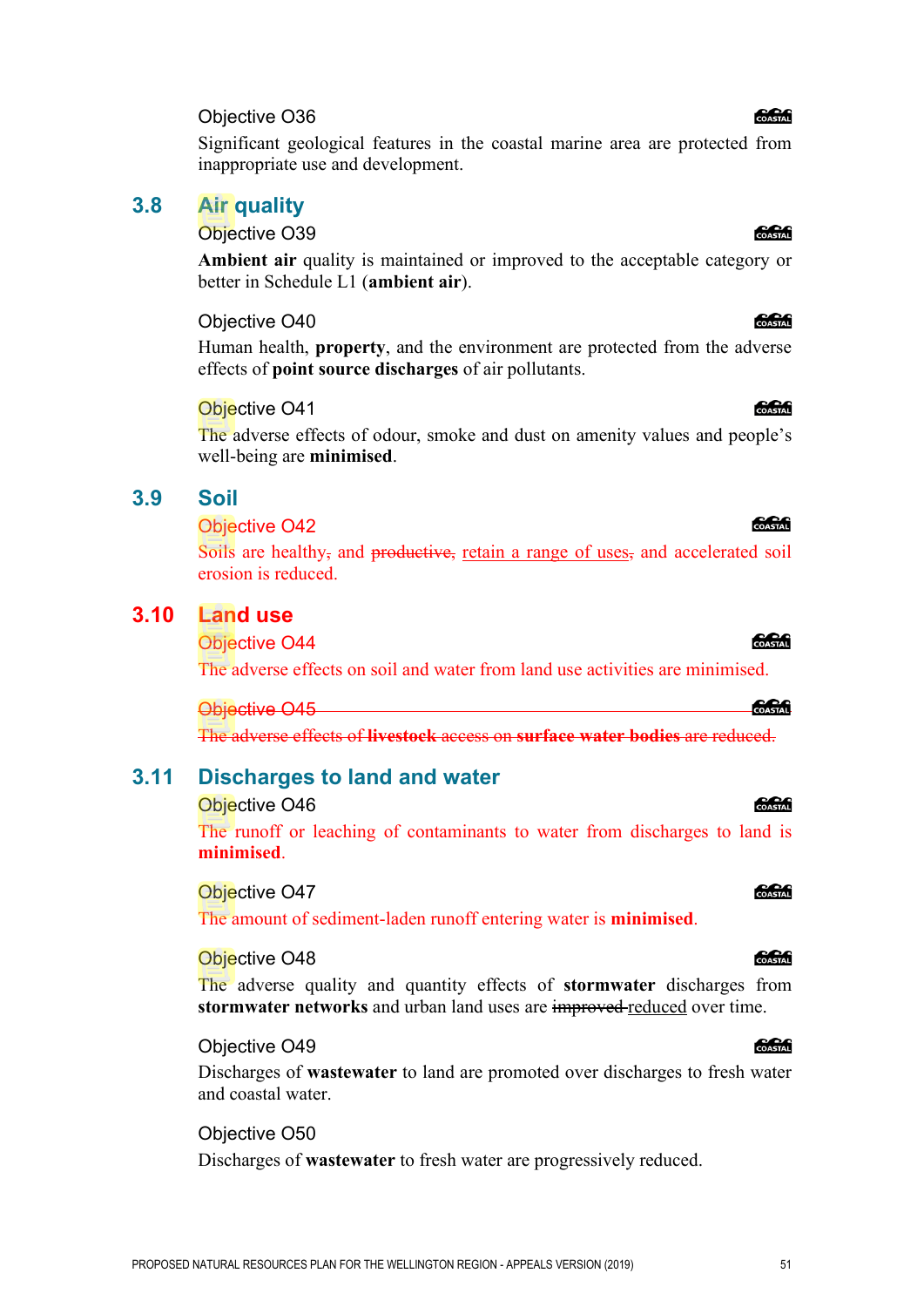COASTAL

The environment is protected from the adverse effects of discharges of **hazardous substances** and the creation of contaminated land is avoided.

Objective O43

COASTAL

**Contaminated land** is identified and the discharges of contaminants are managed to protect the environment.

**Contaminated land** is managed to protect human health and the environment is protected from more than minor adverse effects of discharges from contaminated land.

### **3.12 Water allocation**

#### Objective O52

The efficiency of efficient **allocation** and efficient use of water is improved and **maximised** through time including through **water harvesting**.

#### Objective O52A

Any further over-allocation of fresh water is avoided and existing overallocation is phased out.

### **3.13 Coastal management**

#### Objective O53

Use and development shall generally not be located in the coastal marine area unless except where it has a **functional need** or **operational requirement** to be located there., unless the use and development is in the Lambton Harbour Area.

#### Objective O54

Use and development makes efficient use of any occupied space in the coastal marine area.

#### Objective O55

The need for public open space in the coastal marine area is recognised.

#### Objective O56

New development in the coastal marine area is of a scale, density and design that is compatible with its function and its location in the coastal environment.

#### Objective O57

Use and development is appropriate in the **Lambton Harbour Area** when it is compatible with its surroundings and the Central Area of Wellington City.

#### Objective O58

Noise, including underwater noise, from activities in the coastal marine area is managed to maintain the health and well-being of marine fauna, and the health and amenity value of users of the coastal marine area.

## COASTAL

**CACA** 

COASTAL

COASTAL

#### COASTAL